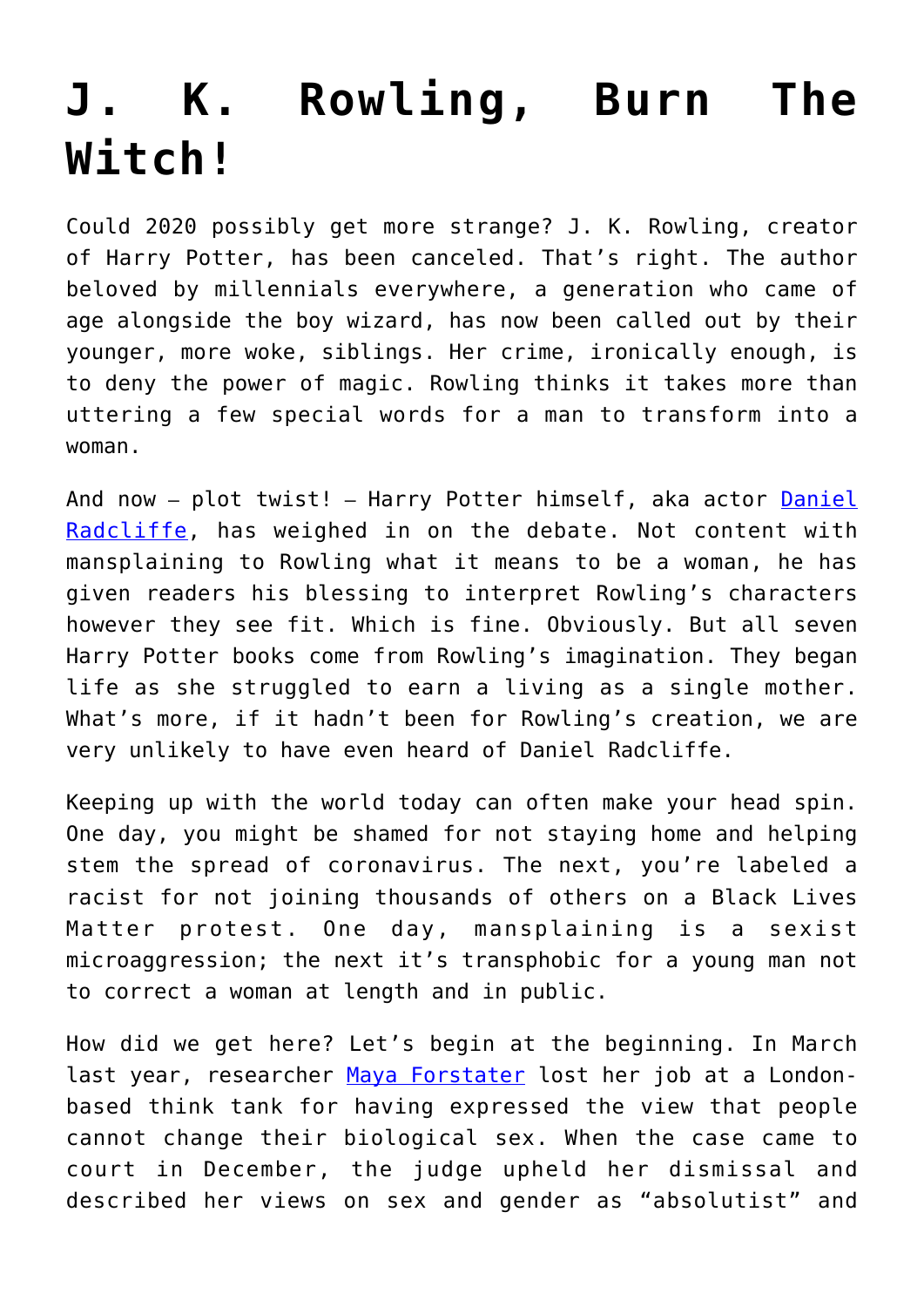"incompatible with human dignity and the fundamental rights of others."

It's incredible that a woman can lose her livelihood simply for stating biological facts. Yet hardly anyone challenged this unprecedented attack on Forstater's freedom of speech and freedom of conscience. [J. K. Rowling](https://eu.usatoday.com/story/entertainment/celebrities/2019/12/19/j-k-rowling-transgender-comments-maya-forstater-glaad-response/2701579001/) was one of the few to speak out. The author tweeted: "Dress however you please. Call yourself whatever you like. Sleep with any consenting adult who'll have you. Live your best life in peace and security. But force women out of their jobs for stating that sex is real? #IStandWithMaya #ThisIsNotADrill."

This one tweet, this one small act of sisterly solidarity with a newly out-of-work woman, sparked a Twitter meltdown. Rowling was labelled a "TERF" – Trans-Exclusionary Radical Feminist – the go-to insult hurled at women who transgress new social norms established primarily by men. Not that long ago, it was considered grossly offensive to insult women by calling them derogatory names. Now, the hierarchy of victimhood has been transformed, and women – females – can be subjected to no end of abuse if it's for the greater good of protecting males who, complete with penis, chest hair, and stubble, demand the world acknowledges they are women.

Thankfully, J. K. Rowling is made of stronger stuff and she was not cowed by the bullies. This week she has stepped into the fray again in response to [a new campaign](https://www.devex.com/news/sponsored/opinion-creating-a-more-equal-post-covid-19-world-for-people-who-menstruate-97312#.XtwLnv0aEeR.twitter) by an international development organization to create "a more equal post-COVID-19 world for people who menstruate." People who menstruate? As [Rowling tweeted:](https://mobile.twitter.com/jk_rowling/status/1269382518362509313) "I'm sure there used to be a word for those people. Someone help me out. Wumben? Wimpund? Woomud?"

It's shocking that we live in a world where the word "woman" can be so casually erased. A person who menstruates, has breasts, a womb, and ovaries is a woman and it should not be a thought-crime to say so. Of course, women are far more than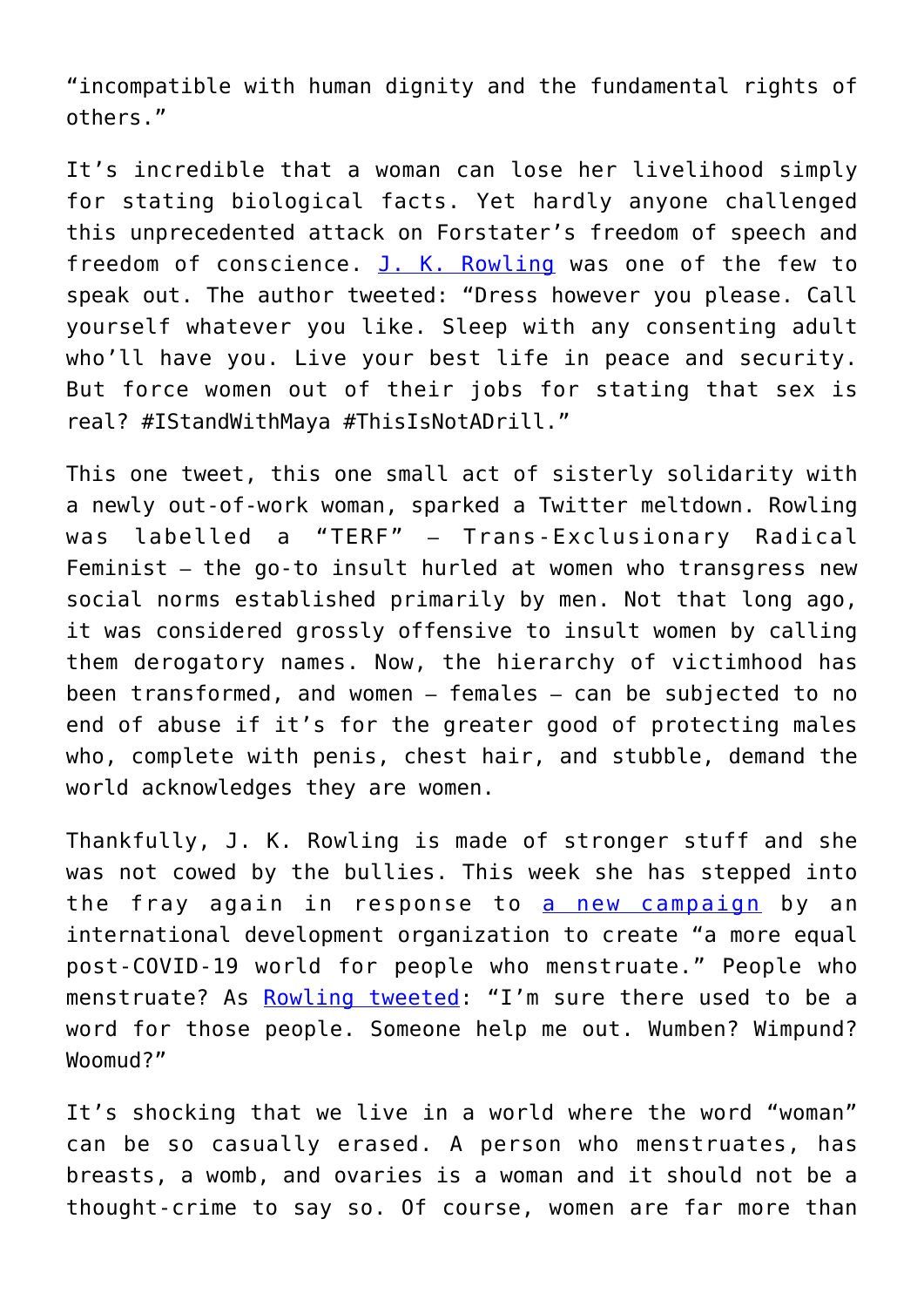just their body parts. Women's bodies come in all shapes and sizes, and women don't stop being women because something is anatomically wrong or they reach the menopause.

I'm not a feminist but turning the word "woman" into an unutterable curse-word turns back over a century of women's hard-won rights. To add insult to injury, whereas in the past it was a sexist patriarchy that conspired to keep women out of public life, today it is trendy young folk who fancy themselves as progressive and radical.

So, three cheers to J.K Rowling for standing up for women, right? Not quite. Instead of being celebrated, Rowling has been grossly insulted all over again. Nothing is off-limits when it comes to taking down this modern-day heretic. Grown men tweet obscenities and teenagers join in the chorus from their bedrooms. Let's name this for what it is: misogynistic abuse.

Finally, in walks Daniel Radcliffe. In a lengthy essay on the website of [The Trevor Project](https://www.thetrevorproject.org/), an organization providing mental health support to LGBTQ young people, he takes Rowling to task with the well-worn mantra: "Trans women are women." "Expelliarmus!" he might as well have declared. In 2020, women are expected to know their place: erased from public record until required as a target for abuse. We must not put up with this. #IStandWithJKRowling.

[\[Update: Rowling issued lengthy statement Wednesday on the](https://www.jkrowling.com/opinions/j-k-rowling-writes-about-her-reasons-for-speaking-out-on-sex-and-gender-issues/) [author's "Reasons for Speaking out on Sex and Gender Issues"\]](https://www.jkrowling.com/opinions/j-k-rowling-writes-about-her-reasons-for-speaking-out-on-sex-and-gender-issues/)

*This [article](https://www.theamericanconservative.com/articles/j-k-rowling-burn-the-witch/) has been republished with permission from* The American Conservative.

—

[Image Credit: YouTube-Reuters, ["J.K. Rowling reveals past abuse, defends](https://www.youtube.com/watch?v=b6x-AwhbiVw) [right to speak on trans issues"](https://www.youtube.com/watch?v=b6x-AwhbiVw)]